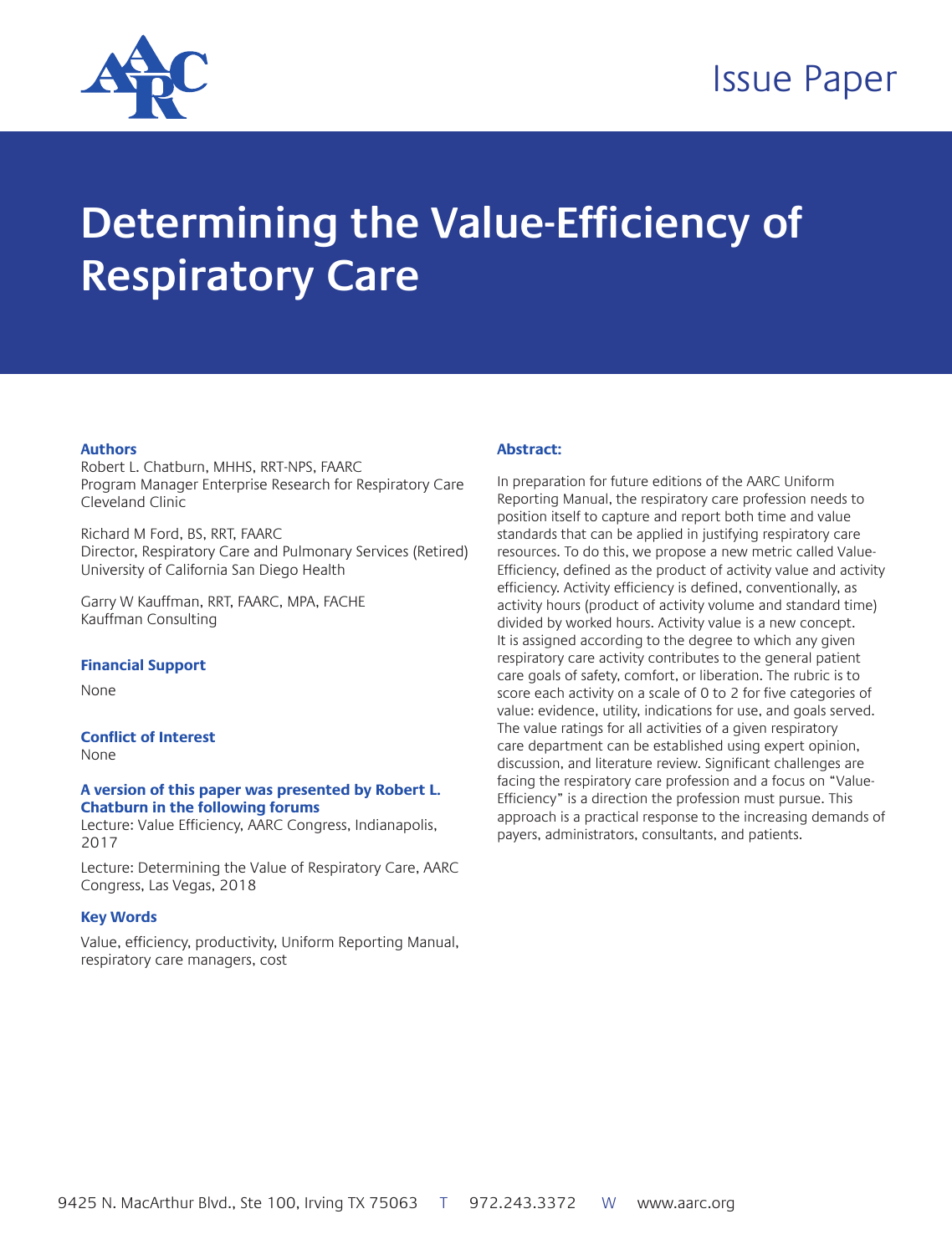# **DETERMINING THE VALUE-EFFICIENCY OF RESPIRATORY CARE**

The efficiency of Respiratory Care has traditionally been calculated as the ratio of standard time allotted for patient care procedures to the actual labor hours expended performing those procedures. Since its inception, the American Association for Respiratory Care (AARC) Uniform Reporting Manual (URM) has provided guidelines and methods to quantify labor hours required in the provision of Respiratory Care. It had always been the intent of the URM to serve as a valid source for individual times associated with providing respiratory care procedures. By applying these "URM Time Standards" to procedure counts, labor hours required could be determined in the process of making patient care assignments and reporting productivity. While defining the number of labor hours required remains important, it is no longer enough. Payers now mandate that respiratory therapists clearly demonstrate value. Just as time standards for the 6th edition URM were obtained through a survey process and subsequent statistical analysis, therapists must also look ahead to developing standards and methods to better define the value in the provision of respiratory care.

It is time to shift the thinking of the respiratory care community to include the concept of value. Discussions within respiratory care leadership forums indicate that a handful of departments have incorporated the delivery of value in their staffing plans and operations, while others are looking at where to start.<sup>2,3</sup> Assuming departments adopt such approaches, the AARC hopes to survey and report more than just time standards for future editions of the URM.

Looking ahead to future editions of the AARC URM, the profession needs to position itself to capture and report both time and value standards that can be applied in justifying respiratory care resources. What follows below is an explanation of the importance of a value-driven approach along with ideas on getting started.

# **COULD THE US HEALTH SYSTEM SURVIVE WITHOUT RESPIRATORY THERAPISTS?**

What would happen if all respiratory therapists vanished from hospitals tomorrow morning? Certainly, chaos would be the first response. However, the truth is that nothing respiratory therapists do cannot be done by someone else in the healthcare system. Given proper training and competency testing for other healthcare workers, the system would fill the gap. The proof resides in data reported by the World Health Organization. While the US spends significantly more on healthcare than other countries, its overall performance continues to rank well below that of other industrialized nations.<sup>4</sup> A manager that recognizes that the US health system could indeed survive without respiratory therapists (as most countries do) is a leader more likely to generate ideas that will sustain the practice of respiratory care based on unique and unquestionable value.

The profession of Respiratory Care was formed during the 1960s. During the same era, Medicare, Medicaid, and the first healthcare reimbursement systems were created. The profession evolved to take advantage of the fact that the government, and others, would pay for anything that could be invented as a therapy for pulmonary patients. What once kindled the creation and growth of respiratory care, eventually became a threat. In 1983, the creation of Diagnostic Related Groupings (DRGs) as a capitated reimbursement model shifted respiratory care practice from being revenue-generating centers to cost centers. Payment systems continue to focus on capitated payment and other fixed reimbursement programs. The shift in methods of payment has greatly increased focus on cost reduction. As a result, Respiratory Care departments are frequently the subject of workforce reductions. While efficient and productive use of labor has helped justify the expense of a respiratory therapist as caregiver, the advent of the Patient Protection and Affordable Care Act (ACA) expanded the focus to value, patient outcomes, and a variety of performance metrics that now drive reimbursement for the provision of care. $\overline{1}$ 

No one argues against the idea that healthcare payers are now demanding value for their dollars. Administrators and consultants increasingly view the Respiratory Care profession, like many other allied health specialties, with suspicion due to scant amount of hard evidence that value is being delivered. Consultants are digging deeper into the cost vs value issue as it relates to the minute details of daily professional activities. With the advancement of "big data", "data mining/predictive analytics"<sup>9</sup> and "deep learning artificial intelligence software",<sup>10</sup> these activities will become easier, faster, and more accessible to the average hospital administrator. This environment mandates a "call to action" and a new focus to rationalize the existence of respiratory care based on value. This is not just the perception of value, but the ability to quantify that value in terms of reducing cost, improving outcomes, and performance-based programs that improve margins.

# **THE LEGACY OF PRODUCTIVITY TRACKING IN RESPIRATORY CARE**

The profession has survived systematic critical scrutiny in the past. The Respiratory Care profession lived through the "reengineering in health care delivery" initiatives of the early 1990s when whole departments were downsized, and in some cases eliminated.<sup>11</sup> Even today, there continues to be a rising tide of consultants recommending staffing cuts. They often apply data from national benchmarking firms that may not accurately identify the resources required to adequately deliver respiratory care. Benchmarking is the process of comparing the performance of an entity against a group of similar entities (or a single entity with itself over time) to improve performance. The idea is to define common metrics (measurable variables reflecting performance) and then compare their values among members of a "compare group" to identify "best performers." While the goal of benchmarking is simply to describe and emulate the "best practices" that are identified, defining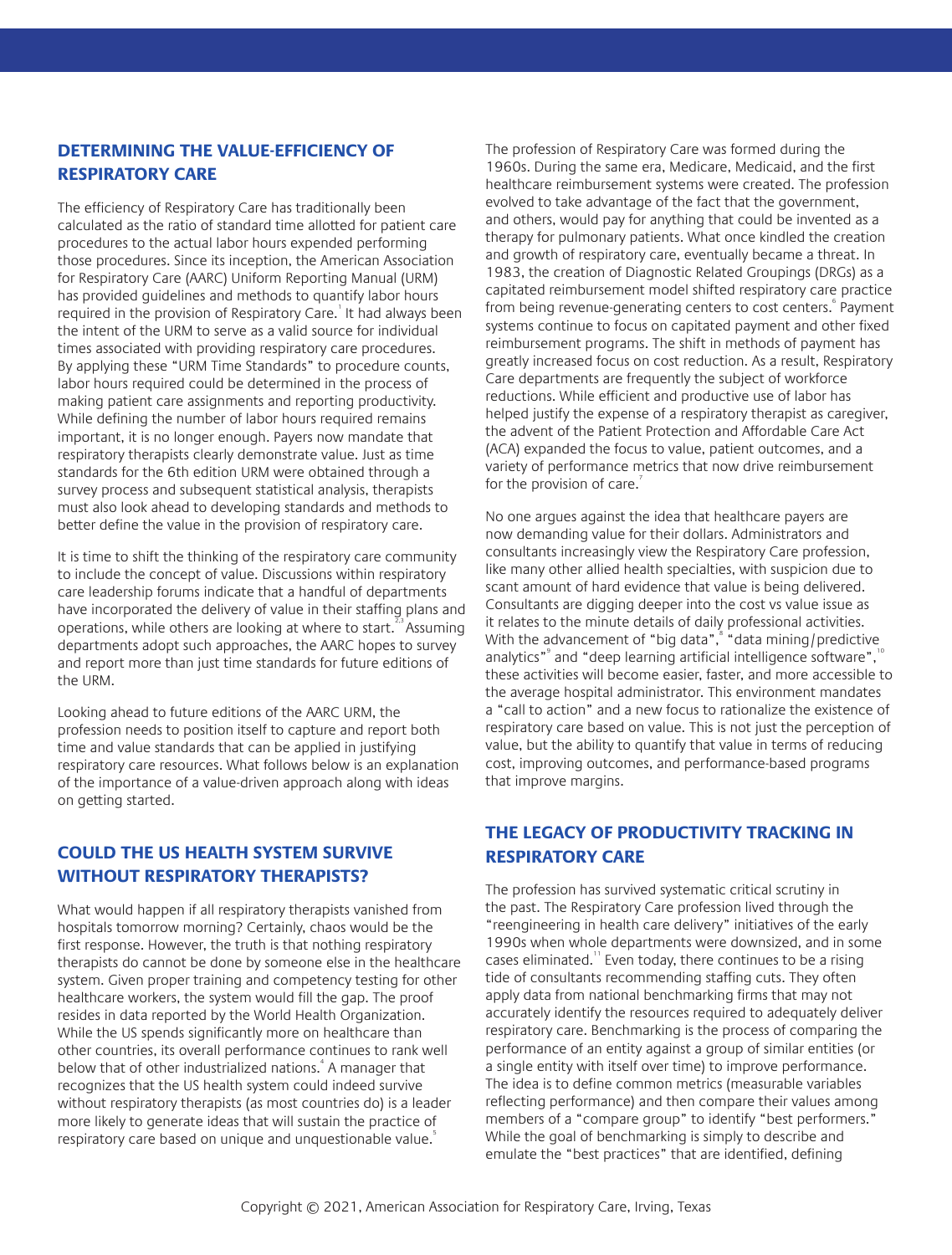the metrics is difficult. Considering that quality is difficult to define, respiratory care managers focused more on tracking "productivity", or more accurately, efficiency. Efficiency is commonly defined as the ratio of actual output to actual input, whereas productivity is usually defined as output compared to some standard expected output. Defined this way, efficiency is usually less than 100% due to unavoidable operational activities that do not contribute to the desired output (i.e., inefficiencies) while productivity (especially in Respiratory Care departments) is often reported as well above 100%.

Unlike most manufacturing businesses, health care organizations have grown under the paradigm that created Medicare and Medicaid in the 1960s, namely that everything health care professionals do is important to patient care and the more tasks that are done the more the organization should be reimbursed. As a result, health care organizations have developed the infrastructure that is designed for tracking billable activities but provides no means for tracking or even adequately defining efficiency. Thus, attempts by consultants to quantify efficiency have been based almost exclusively on billing data. A common efficiency metric has been the number of billed procedures divided by the labor hours required to deliver those procedures.

As a metric, billed procedure counts are very imprecise because not all respiratory care procedures generate charges and not all procedures take the same amount of time. Quantifying output as a simple count of procedures gives all procedures the same weight. Thus, a department that spends time doing complex, time-consuming procedures will likely appear to have a lower efficiency than one that does many less labor-intensive procedures. Counting each procedure as a '1' does not address the intensity of services (i.e., as measured by time required to complete each procedure). This is the fundamental difference between reporting systems based on a valid metric and those that merely use one facet (i.e., procedures with charges).

The URM should serve as the gold standard in identifying both billable, non-billable activities and the time required to perform those activities. Through the application of procedure duration time standards and calculating the actual time spent doing activities that relate to the worked hours of personnel assigned to perform those activities, the URM provides a solution for more accurately assessing labor efficiency or productivity. Benchmarking should be done using a similar approach. However, the procedures included in a benchmarking program should be limited to only those activities that are common to all departments. This is the baseline principle upon which the AARC Benchmarking Project was designed.<sup>1</sup>

By applying weighted time standard for each procedure, often referred to as Relative Value Units (RVUs) one can derive Variable Clinical Hours Required, (also known as Activity Hours) as a common metric to assess the output achieved by a workforce.

The number of procedures performed is part of the routinely tracked billing data and is closely monitored in all hospitals. Standard times per respiratory care procedure are well documented in the AARC's URM. With this view, the highest

departmental efficiency comes from the highest aggregate procedural time performed with the leanest organizational structure, meaning the fewest full-time equivalents (FTEs) required.

### **FLAWS IN THE PARADIGM**

In health care, all activities are important by assumption. However, only a small fraction of all medical activities ( or respiratory care activities) are convincingly supported by highlevel evidence (e.g., randomized controlled trials). Even when evidence is available, it is poorly assimilated into actual practice. While the application of procedure time standards may assist in quantifying the efficient use of labor, if that labor completes activities that have little or no clinical value, then "effective productivity" suffers.

Most would agree that investing in resources to perform a service that is not needed is illogical. $13$  Then why do some respiratory care departments continue to provide treatments for which there may be no medical indications, no guidelines, no evidence, or no demonstrated change in outcomes for a specific condition? In contrast, why is there evidence for noninvasive ventilation, techniques for liberation from mechanical ventilation, or how to avoid ventilator-acquired conditions, yet they are not incorporated into treatment protocols or policies? Why is it that departments are short-staffed, with increasing workloads, while at the same time they continue to perform unnecessary care that will make no difference to patient outcome? Managers must examine those issues that serve as barriers to delivering value in their settings. Subsequently, they must also develop strategies to implement systems that justify resources based on the value provided.

If labor efficiency is being measured through the application of procedure time standards, procedure counts, billable procedures, or patient days, none of these metrics reflect a clear understanding of the value the interventions provide. Ensuring hospital resources are only consumed in the provision of medically necessary interventions can be achieved through protocol programs, or by systems that avoid interventions that have no scientific basis.<sup>14</sup> The challenge is then how to build such value into a productivity system.

# **A NEW PARADIGM: VALUE-EFFICIENCY**

Doing the wrong things (i.e., no evidence of effectiveness) the right way (i.e., efficiently) is a paradigm that no longer supports Respiratory Care's survival as a health care profession. W. Edwards Deming, a pioneer of quality control and adviser to some of the most influential international corporations, stated that "efficiency means doing things right, while effectiveness means doing the right things."<sup>15</sup> Obviously, both are important, so we could say that the elusive "quality" we seek in healthcare is simply a metric of efficiency combined with effectiveness or "value-efficiency".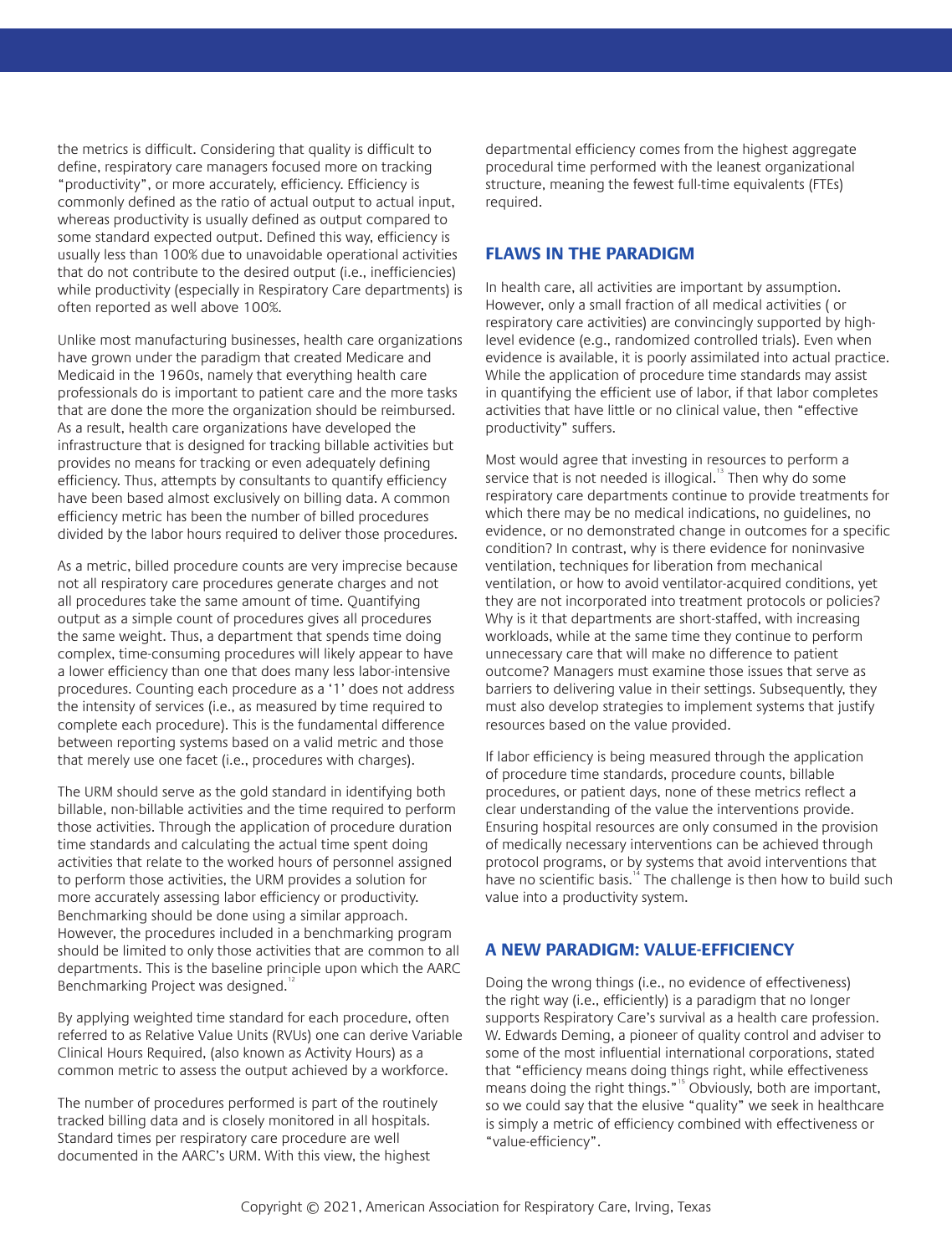In general terms, the value-efficiency is more difficult to define than a simple cost/benefit ratio. Several important questions arise to define benefit: What value does the respiratory care department add to the health care organization? What difference does it make that a respiratory therapist is performing a specific intervention as compared to another health care provider? Who is the most appropriate provider regarding cost efficiency and desired patient outcomes? Historically, the Respiratory Care profession has grown by relentlessly increasing its scope of practice without answering such questions. It is time to re-examine this assumption.

To incorporate value-efficiency as a mechanism to define the number and type of caregivers required, there are three key considerations:

- **1.**What value does respiratory care add to the health care organization?
- **2.**Are the interventions provided necessary and of clinical value?
- **3.**What is the value of the respiratory therapist in the delivery of these services?

The ACA signed into law by President Obama on March 23, 2010, aimed at ensuring health-care quality while managing costs. The ACA intended to provide new options and opportunities for affordable health-care coverage. Although the ACA retains the capitated payment models of earlier reforms, it also provides a new focus on quality. Incentives exist in which hospital payment is also dependent on quality indicators inclusive of patient satisfaction and avoidance of readmissions. A prime example of where the Respiratory Therapist can add unique value is the ACA Hospital Readmissions Reduction Program. The program administers penalties for hospitals with higher-than-average unplanned readmission rates for a limited number of diagnosis codes, of which COPD and pneumonia are included.<sup>16</sup> If the reforms of the past 30 years have not been an adequate incentive for the respiratory care community to fully adopt a protocol-driven care model, then perhaps the ongoing reforms in health care serve as a call for action. The safety, quality, and value metrics linked to reimbursement and avoidance of penalties provide a template to drive respiratory care staffing. Table 1 provides examples of safety, quality, and cost-related outcomes that demonstrate value, many of which are part of the ACA:

#### **Table 1. Desired System/Patient Outcomes**

Reduce readmission rates

Improve patient satisfaction

Improve interventions associated with smoking cessation

Improve vaccination compliance

Decrease hospital stay

Decrease time on ventilators

Decrease time in the ICU

Decrease infections

Decrease Ventilator Associated Events

Adopt roles to enable more effective use of nursing

Adopt roles to enable physicians to manage cases effectively and efficiently

Purchasers will continue to express a desire for more value for their dollar. Simple efficiency (input/output) is no longer adequate. The performance of any intervention, and the individual providing the intervention, must demonstrate both value and efficiency.<sup>17</sup> If managers can demonstrate that employing a respiratory therapist improves value-efficiency, then it is likely the administrator will continue to invest resources to maintain that role. In cases where the role of the respiratory therapist is justified using a focus on value, simple metrics like "units of services" will be less important in justifying resources. Management, support staff, and special roles that do not produce "units of service" can only be justified in terms of value, although this is usually implicit. Another approach is to clearly define the loss of value or adverse impact if the respiratory therapist or respiratory department is not engaged in the provision of a service.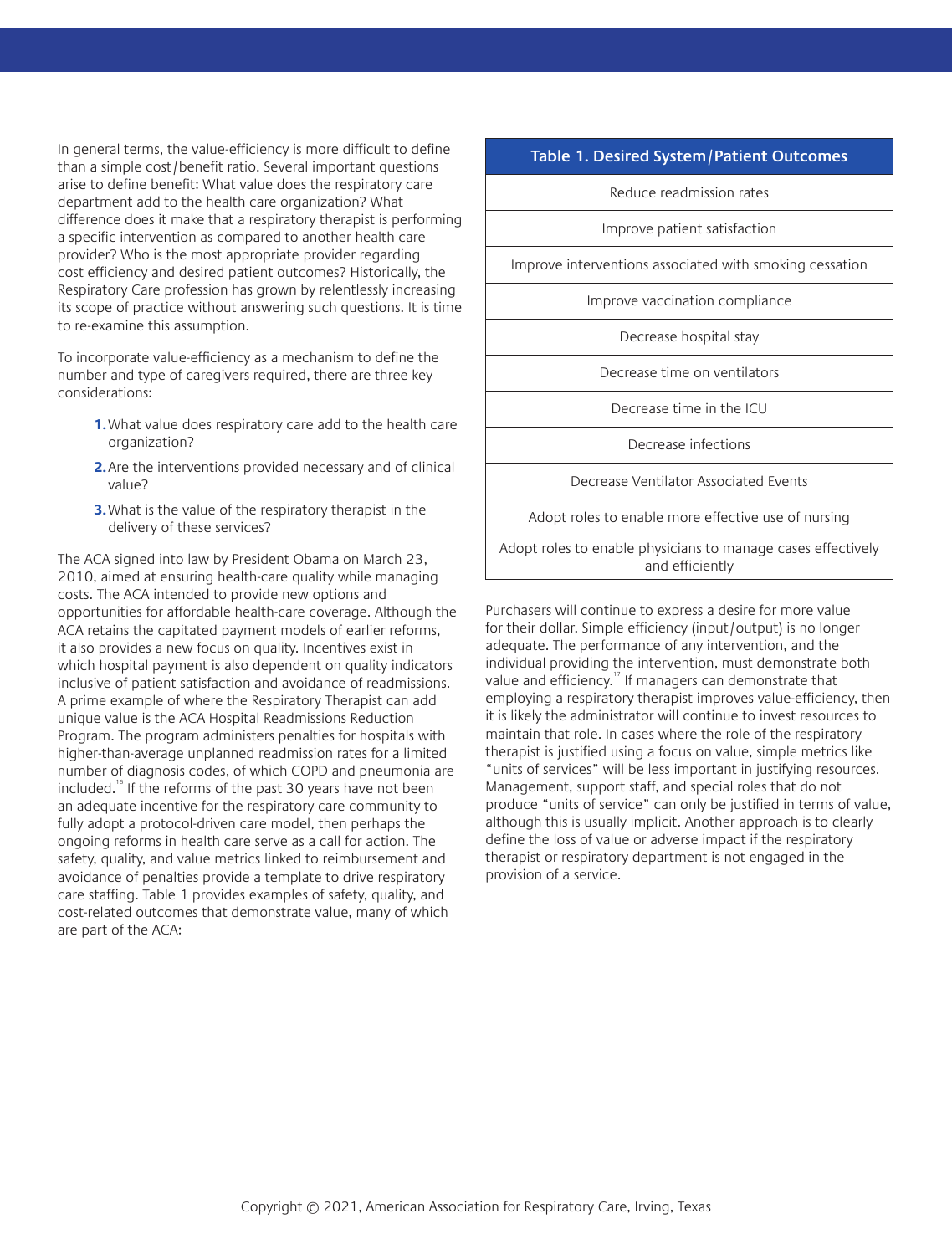# **CALCULATING VALUE-EFFICIENCY**

Using the methodology described in the URM, worked hours required in performing respiratory care activities are determined by calculating total activity hours. Activity hours are derived from the number of activities performed and the application of a time standard for each activity.

#### *Activity Hours=Activity Volume ×Activity Time Standard (1)*

It is the sum of these activity hours that defines the total worked hours required. The relationship between activity hours and worked hours is used to report the efficiency (aka, productivity) of staff performing those activities

| Activity Efficiency= | <b>Activity Hours</b> |     |
|----------------------|-----------------------|-----|
|                      | <b>Worked Hours</b>   | (2) |

URM procedure time standards have been the primary source to determine activity hours and worked hours required. In a general value efficiency model, activity value is applied to the equation to determine activity value efficiency.

#### Activity Value Efficiency=Activity Value ×Activity Efficiency (3)

Equation 3 defines the concept of value efficiency. In order to calculate Value Efficiency, a measure of Activity Value must be applied. Incorporating activity value requires a process to determine a factor or score that represents the value contribution of each activity.

#### **Assigning Value to Activities**

This new paradigm includes not only defining the impact of caregivers in achieving desired hospital or system outcomes but the demonstration that procedures performed by the caregiver are of value. Can we define the value of individual patient care activities? Is the activity considered appropriate, given the patient's condition? Does the intervention represent best practice? Does benefit correlate with desired patient outcomes? Does the activity represent the least costly approach to achieving desired outcomes? What evidence can we obtain that shows patient care activities do indeed deliver value? This last question is particularly difficult because, as mentioned above, only a small percentage of current medical services (let alone respiratory care) is based on irrefutable scientific evidence. That is not to say there is no basis for assigning value. Indeed, we can develop a practical system for respiratory care that is analogous to the way that the evidence is graded for published research. To assign value to respiratory care activities, we must link them to some standard, such as the mission/vision of the organization, medical theory/consensus, achieving benefit, etc. Determining to what degree a procedure contributes to complying with such standards can be used to determine an activity value.

Health care organizations often espouse three general activities: to care (treatments and patient services), to discover (biomedical and operational research), and to teach (patient and provider

education). At the level of the individual patient, we can simply define quality, or "high value" activities that serve the goals of safety, comfort, and liberation. Safety means keeping the patient alive without doing more harm than good. Comfort means to alleviate physical and mental suffering. Liberation means to free the patient from disease and ultimately, from care. It is possible to define a value score for individual patient care activities. By simply examining to what degree any given procedure contributes to safety, comfort, or liberation represents one approach to determining a value score. Examples are provided in Table 2.

**Table 2.** Examples of, but not all inclusive, Respiratory Care activities that serve patient care goals and could be applied to determine their relative weight in contributing to value and used to derive a value score.

#### Safety

Life support (CPR, mechanical ventilation, oxygen therapy, transport)

Therapeutics (drug delivery by aerosol, airway clearance)

Prophylaxis (tracheostomy tube changes)

Surveillance (ICU monitoring, consulting services)

Diagnosis (pulmonary function testing, desaturation studies, hematologic interpretation)

#### Comfort

Anxiolytic (maximizing patient-ventilator synchrony, airway care)

Pharmacologic (nebulized opioid or lidocaine therapy)

#### Liberation

Testing (timely spontaneous breathing trials)

Patient education (inhaled medication instruction)

Discharge planning

Disease management

Rehabilitation

The actual weights may be arbitrary but could be determined by a consensus of expert opinion until there is wider adoption that would provide a means to validate such scores. Deriving an activity value can be as simple as assigning a 0 for interventions in which there is no or little perceived value while assigning a 1 for procedures in which evidence/indications exist that demonstrate the procedure is of value.

The following model provides an example of key elements of a system to identify activity value efficiency. These are concepts developed by the authors from their experience and discussions with respiratory care leaders. The model is intended to present key considerations and concepts so others might begin to develop value-efficient approaches to staffing in their departments.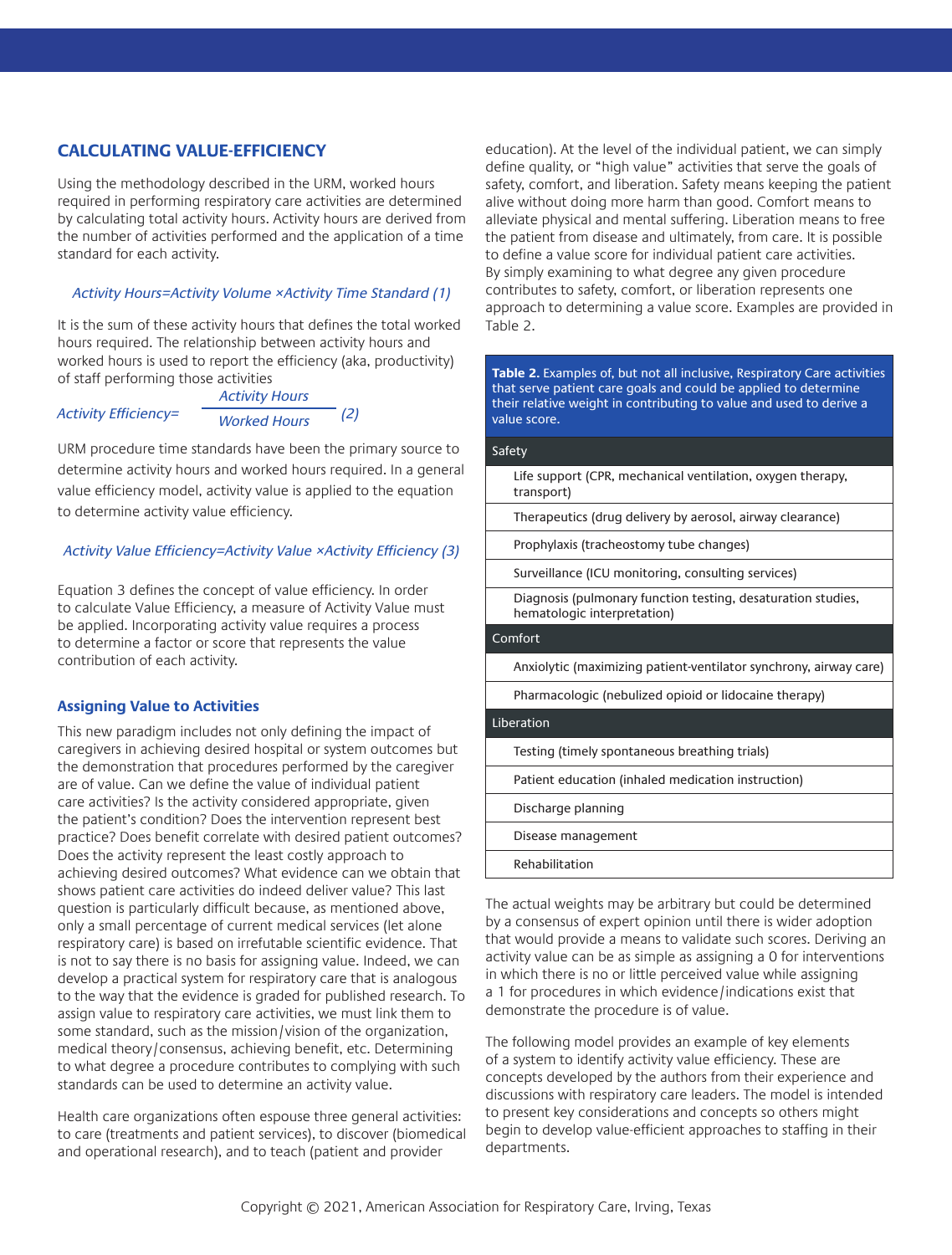#### **The Model**

The first step is to develop a general set of categories to function as a rubric for defining value. In Table 3 we have listed four categories. For each of those categories, we have identified a set of specific metrics associated with value ratings. The rating represents the benefit of achieving the stated metric.

| Table 3. Value rating rubric based on categories of vale for respiratory care activities. |          |                                          |       |  |
|-------------------------------------------------------------------------------------------|----------|------------------------------------------|-------|--|
| Evidence                                                                                  | Score    | Utility                                  | Score |  |
| Research-based                                                                            |          | Most cost-effective                      |       |  |
| Theory or consensus-based                                                                 |          | Unknown cost-effectiveness               |       |  |
| No evidence                                                                               | $\Omega$ | Cost is avoidable                        | Ω     |  |
| <b>Indications</b>                                                                        | Score    | <b>Goals (Safety-Comfort-Liberation)</b> | Score |  |
| Measurable                                                                                |          | Serves at least 2 goals                  |       |  |
| Subjective                                                                                |          | Serves 1 goal                            |       |  |
| No defined indications                                                                    |          | No goals served                          | C     |  |

The value rating for each respiratory care activity can be established by means of expert opinion, discussion, and literature review. While every activity of a department could be listed and ratings assigned, we have selected only a few procedures as examples. Table 4 includes nitric oxide, incentive spirometry, IPPB, weaning assessment, oximeter checks, and patient/vent assessment.

| Table 4. Examples of how activity values might be calculated. |                |                             |                |  |
|---------------------------------------------------------------|----------------|-----------------------------|----------------|--|
| <b>Nitric Oxide Therapy</b>                                   | Score          | <b>Incentive Spirometry</b> | Score          |  |
| <b>Categories</b>                                             |                | <b>Categories</b>           |                |  |
| Evidence                                                      | $\overline{2}$ | Evidence                    | 0              |  |
| Utility                                                       |                | Utility                     | 0              |  |
| Indications                                                   | 2              | Indications                 | 0              |  |
| Goals                                                         |                | Goals                       | 0              |  |
| <b>Total Score</b>                                            | 6              | <b>Total Score</b>          | 0              |  |
| <b>Activity Value</b>                                         | 0.75           | <b>Activity Value</b>       | 0.0            |  |
| <b>IPPB</b>                                                   | Score          | <b>Weaning Assessment</b>   | Score          |  |
| <b>Categories</b>                                             |                | <b>Categories</b>           |                |  |
| Evidence                                                      | $\mathbf{O}$   | Evidence                    | $\overline{c}$ |  |
| Utility                                                       | 1              | Utility                     | 2              |  |
| Indications                                                   | $\Omega$       | Indications                 | $\overline{c}$ |  |
| Goals                                                         | $\mathbf{O}$   | Goals                       | 2              |  |
| Total Score                                                   | 1              | <b>Total Score</b>          | 8              |  |
| <b>Activity Value</b>                                         | 0.13           | <b>Activity Value</b>       | 1.0            |  |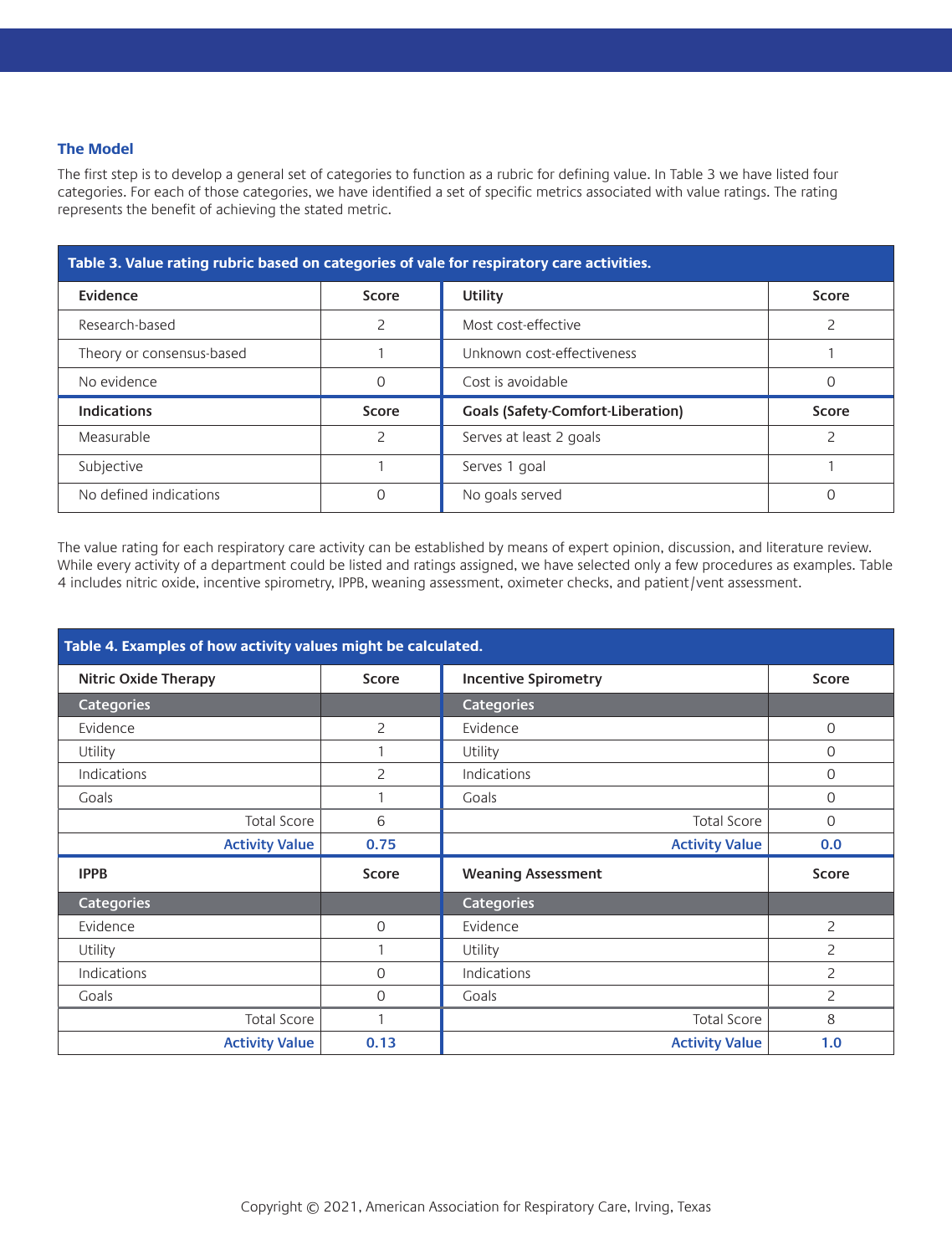| Table 4. Examples of how activity values might be calculated. (Continued) |              |                              |              |  |
|---------------------------------------------------------------------------|--------------|------------------------------|--------------|--|
| <b>Oximeter Check</b>                                                     | <b>Score</b> | <b>Ventilator Management</b> | <b>Score</b> |  |
| <b>Categories</b>                                                         |              | <b>Categories</b>            |              |  |
| Evidence                                                                  |              | Evidence                     |              |  |
| Utility                                                                   |              | Utility                      |              |  |
| Indications                                                               |              | Indications                  |              |  |
| Goals                                                                     |              | Goals                        |              |  |
| <b>Total Score</b>                                                        | 5            | <b>Total Score</b>           | 8            |  |
| <b>Activity Value</b>                                                     | 0.63         | <b>Activity Value</b>        | 1.0          |  |

The procedure would be to identify an activity and then assign a rating for each of the value categories according to Table 3. Consider nitric oxide therapy as an example. In the Evidence category, assign a rating of 2 because research-based data exists to support the activity. In the Utility category, assign a rating of 1 because the cost-effectiveness of this therapy is unknown. (Note that cost-effectiveness data for most medical procedures is unknown due to lack of research. Thus, a subjective rating must be assigned based on expert opinion. Rational methods for achieving such consensus might be borrowed from other disciplines, such as economics and perhaps the use of the analytic hierarchy process.) In the Indications category, we assign a rating of 2 because the indications for nitric oxide therapy are well described in the literature, and are practical and measurable. Finally, in the Goals category, assign a rating of 1 because NO therapy only serves the immediate goal of safety (i.e., promoting oxygenation adequate to sustain life).

The ratings are summed to a total score that is then expressed as a fraction of the maximum score. In this case, the sum of the ratings for NO therapy is 6. Value is then calculated as the total value score for an activity divided by 8, which is the maximum score (i.e., Evidence = 2, Utility = 2, Indications = 2, Goals = 2). In this example, NO therapy is assigned an activity value of 0.75.

 Activity values are then used to calculate value efficiency. Substituting Equation 2 into Equation 3 and rearranging we get:

| <b>Activity Value Efficiency=</b> | <b>Activity Value ×Activity Hours</b> | <b>Value Hours</b><br>-41 |  |
|-----------------------------------|---------------------------------------|---------------------------|--|
|                                   | <b>Worked Hours</b>                   | <b>Worked Hours</b>       |  |

What is needed now is the total of the value hours summed across all activities. Here is the procedure for a simple spreadsheet analysis:

**Step 1:** List all the procedures performed by the department.

**Step 2:** Associate each procedure with a standard time. The AARC URM can be used for this (or a department can conduct its own time & motion studies).

**Step 3:** Enter the specific procedure count for the period

**Step 4:** Based on the URM time standard and procedure counts, the spreadsheet should be configured to calculate Activity Time (Time Standard x Count)

**Step 5:** Enter the value score from the standards worksheet

**Step 6:** The Value % is an indicator that represents the % of the assigned value score in relation to the maximum value score. In this model, the maximum value score is 8, thus an assigned value score of 6 represents 75% of the maximum. The spreadsheet should be configured with the formula (Value Score/Max Value Score).

**Step 7:** By multiplying the Value % by the Total Time, the Activity Value Hours are determined (Activity Time x Value  $\%$  = Activity Value Hours)

Sample data are shown in Table 5.

| Table 5. Calculating Activity Value Hours |                                   |       |                                 |                          |              |
|-------------------------------------------|-----------------------------------|-------|---------------------------------|--------------------------|--------------|
| <b>Activity</b>                           | <b>Standard</b><br><b>Minutes</b> | Count | <b>Activity</b><br><b>Hours</b> | <b>Activity</b><br>Value | <b>Hours</b> |
| Nitric Oxide Assessment                   | 36                                | 49    | 29.4                            | 0.75                     | 22.1         |
| Incentive Spirometry                      | 12                                | 356   | 71.2                            | 0                        |              |
| <b>IPPB</b>                               | 19                                | 35    | 11.1                            | 0.13                     | 1.4          |
| Weaning Assessment                        | 32                                | 219   | 116.8                           | 1.00                     | 116.8        |
| <b>Oximetry Assessment</b>                | 10                                | 1050  | 175.0                           | 0.50                     | 87.5         |
| Patient-Vent Assessment                   | 21                                | 1900  | 665.0                           | 1.00                     | 665.0        |
| Total                                     |                                   | 3,609 | 1,069.5                         |                          | 892.7        |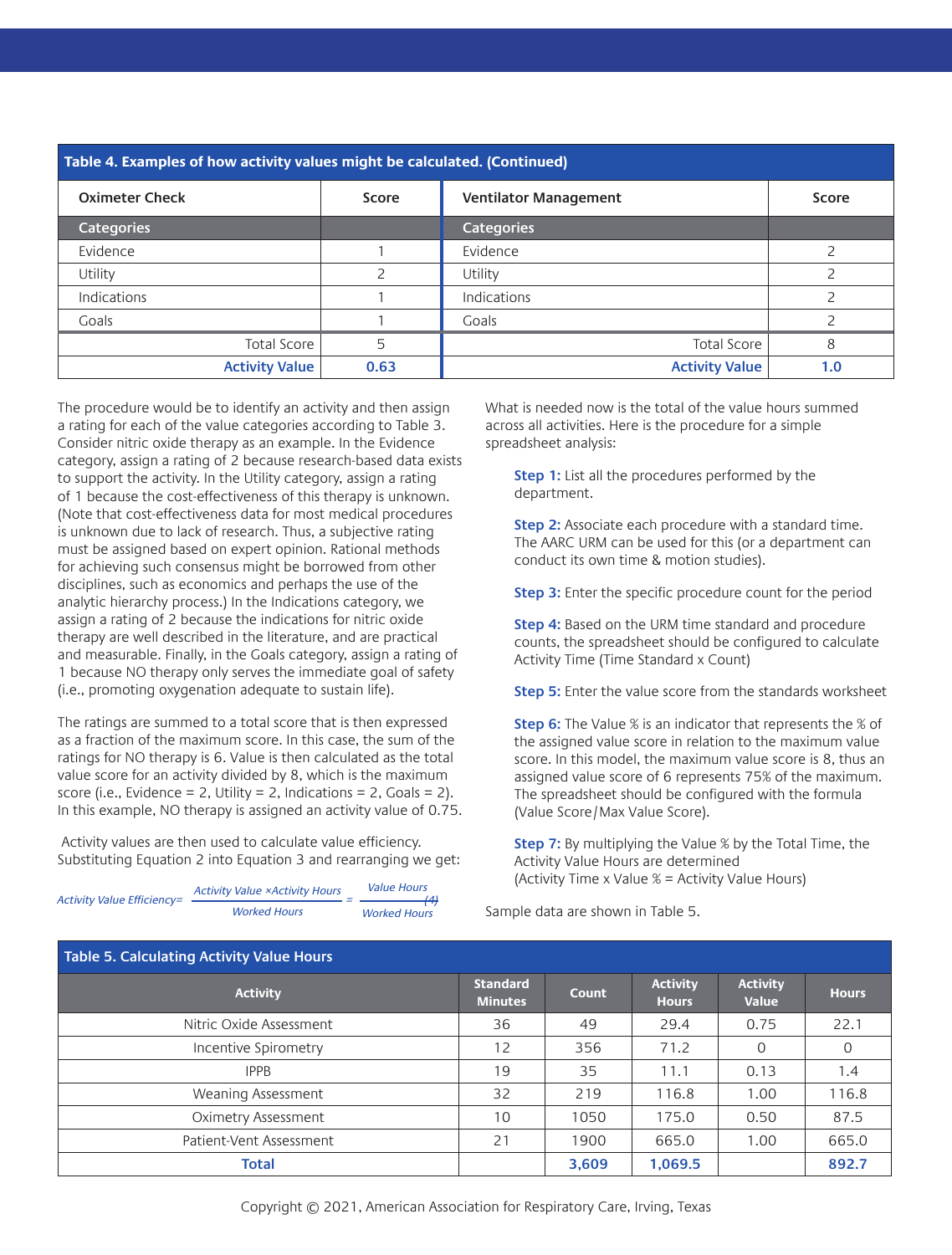The results in Table 5 indicate the direct variable labor time spent in the provision of each procedure. They also show the hours spent in providing what we have identified as activity Value Hours (i.e., activity hours × activity value). In this example, there are a total of 6,4109 minutes, or 1,068 hours of direct variable labor. However, this labor resulted in only 892.7 Activity Value Hours.

Value Efficiency is calculated for the department by inserting the total worked hours (direct and indirect variable plus fixed) into Equation 4. For example, assume the department was comprised of 10 FTEs who worked 1,373 hours in the same period for which Activity Value was calculated. Then:

| <b>Activity Value Efficiency=</b> | <b>Value Hours</b>  | 892.7 | $= 0.65$ |
|-----------------------------------|---------------------|-------|----------|
|                                   | <b>Worked Hours</b> | 1373  |          |

This indicates that the value efficiency of the department is a disappointing 65%. However, now we know where to look to improve efficiency. In this example, the department is spending 71.2 hours on an activity with little/no clinical value (e.g., incentive spirometry). If those hours were eliminated from the activity hours, and if there was a practical way to translate that into reduced worked hours, then the Value Efficiency would increase to 68%. Therefore, a complete analysis of a real department would yield many more opportunities to decrease low-value activity hours either by improving the activity protocol and decreasing the standard time or by decreasing the count and thereby improve department efficiency. Upon close examination, you might find that the worked hours can be decreased by decreasing the indirect variable hours or fixed hours.

It would stand to reason that an acceptable result for Value Efficiency represents a strong argument to justify the labor hours being paid. Through protocols and policies that help ensure only medically essential and high-value interventions are provided, the Value Hours will rise and improv Value Efficiency. Higher Value Efficiency then becomes a new benchmark related to how labor is directed and how effective the department is in achieving the standards identified in the provision of care. By developing such systems that incorporate both time and value standards, respiratory therapists can ensure patients, payers, and those that make decisions regarding the budgeted staff understanding the value being delivered by respiratory care.

## **FINAL THOUGHTS**

Significant challenges are facing the respiratory care profession and a focus on Value Efficiency is a direction the profession must pursue. These concepts support a practical response to the increasing demands of payers, administrators, consultants, and patients. They embody the rational essence of survival in an environment of harsh natural selection.

While the URM provides an essential tool to quantify labor, we urge Respiratory Care Leaders to consider Value and Value Efficiency in their staffing plans and care delivery. This supplement to the 6th Edition URM is included to generate ideas, systems, and approaches to incorporating such value in clinical operations. It is essential that we pivot from a qualitative definition of value to one based on a system that quantifies value to expand the current focus on efficiency and busyness to a holistic one encompassing value and efficiency in all clinical services.